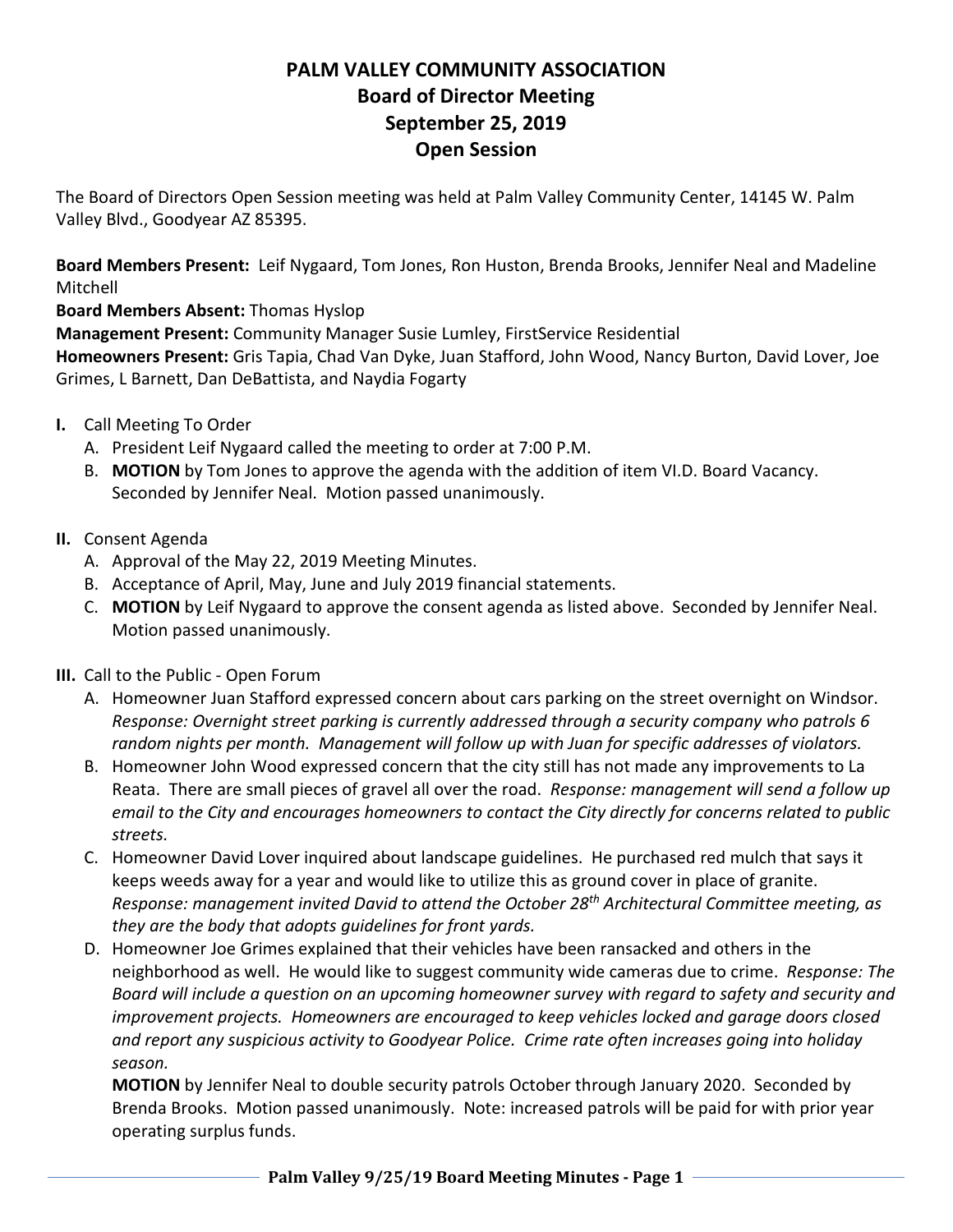## **IV.** Manager Report

- A. Administrative Report
	- 1. 13 resale disclosures for the period 8/15/19 9/15/19
	- 2. 22 new owners recorded for the period 7/15/19 9/15/19
	- 3. 67 phone calls from homeowners logged for the period 8/15/19 9/15/19
	- 4. 45 violation letters issued for the period 8/15/19 9/15/19
	- 5. Mass communication email sent to homeowners notifying that City of Goodyear is now picking up trash on some holidays.
	- 6. Reviewed changes in the law effective this year.
- B. Physical Property Report
	- 1. General
		- a Common area palm trees were trimmed this summer as scheduled.
		- b Water has been turned off to all common area grass in preparation for winter grass seed.
		- c Warning stickers were added to all play structures regarding age, hard surface, hot surface, and strangulation hazard per ASTM F1487-11.
	- 2. Master Common Areas:
		- a Treated for gophers this summer.
		- b Work order issued for backflow leaking at the northeast corner of Litchfield & McDowell.
	- 3. Desert Greens Area:
		- a Park view fence was replaced as approved by the Board.
		- b Quarterly pest control service at the park was completed.
		- c Replenished granite at the park as approved by the Board.
		- d Repaired an irrigation leak in June.
	- 4. Horizons Area:
		- a Quarterly pest control service at the park was completed.
	- 5. Fairways Common Areas:
		- a Streets were swept the  $1^{st}$  &  $3^{rd}$  Thursday each month.
		- b Replenished granite at the entrance as approved by the Board.
		- c Replaced a seeping valve in late August.
	- 6. Palmilla Common Areas:
		- a Streets were swept the 3<sup>rd</sup> Thursday each month. It was noted in September there is a large amount of mud in the curb on Monte Vista. The sweeper went around the mud since it was wet and would have been dragged through the streets. The sweeper will be back on October  $3^{rd}$  to remove the dirt. Additionally, hand blowing of parking spaces in Palmilla Lakes is scheduled for the 3<sup>rd</sup> Thursday in October.
		- b Adjusted closure time for exit gate to close sooner.
		- c Replaced TEU screen at keypad and motor cap and belt.
		- d Patched and repaired mailbox structure.
		- e Removed bee hive from valve box on walk path.
		- f Repaired irrigation leaks and capped unused drip lines along walk path.
		- g Replaced irrigation valve in pool area.
		- h Removed down tree in pool area from storm.
		- i Replenished granite in pool area as approved by the Board.
		- j Monthly inspection and cleaning of the play equipment was completed.
		- k Board to review/approve playground equipment proposals to replace damaged tube.
		- l 3 x/wk pool service this month.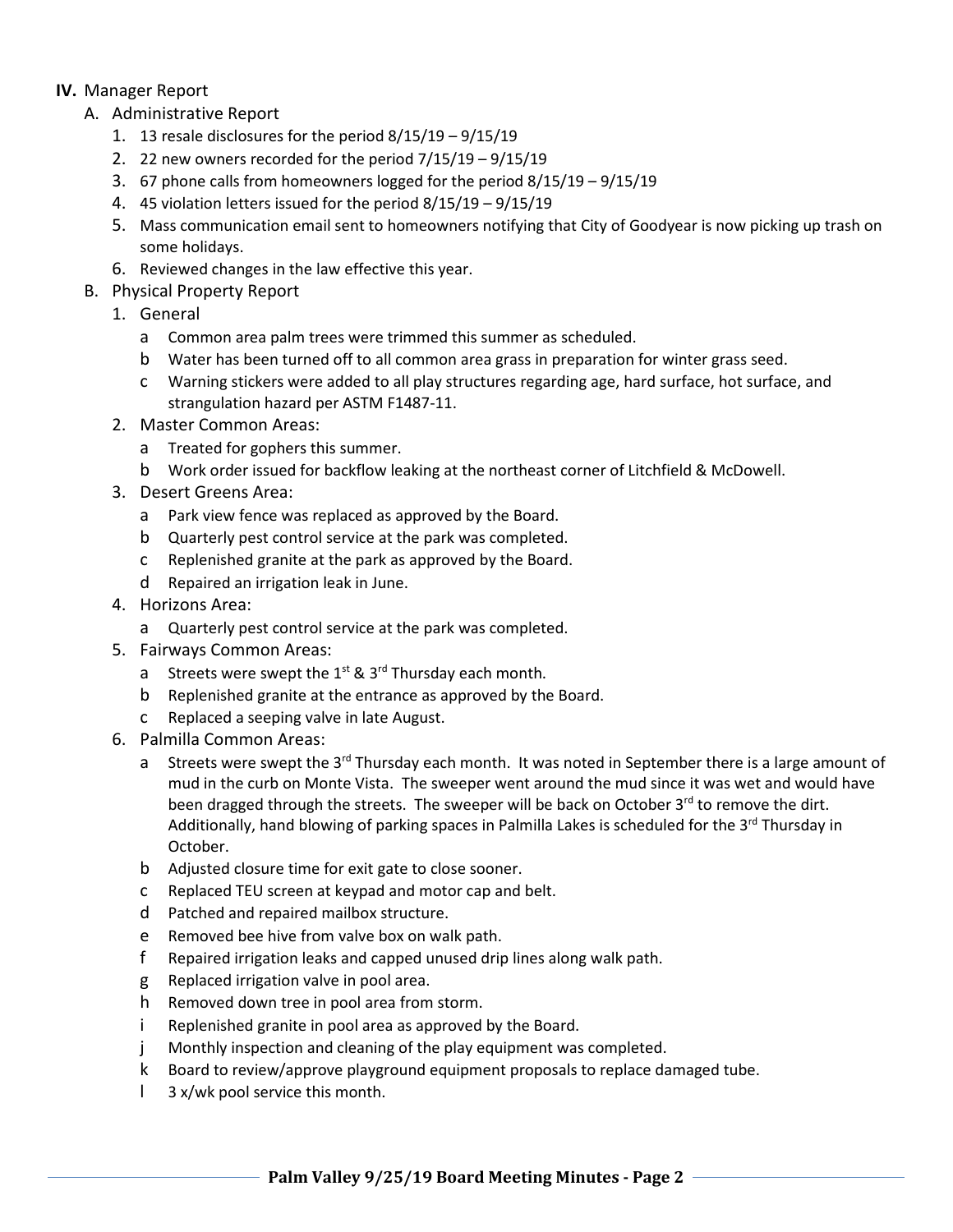- **V.** Old Business
	- A. Homeowner Follow Up from Previous Meeting
		- 1. None this period.
	- B. Homeowner Survey
		- 1. The Board would like to send a homeowner survey with the annual meeting ballot. In addition to standard questions included on past surveys, add a question pertaining to safety/security and a question regarding improvement ideas.
		- 2. Management to prepare a draft for Board review at the October meeting.
	- C. Palmilla Play Equipment
		- 1. The Board reviewed proposals with options for replacement of the damaged crawl tube.
		- 2. **MOTION** by Ron Huston to approve the proposal from Safe N Sound to replace the damaged crawl tube at Palmilla playground with a steel perforated crawl tube at a cost of \$2,911.59 to be paid for with Palmilla Shared prior year operating surplus funds. Seconded by Tom Jones. Motion passed unanimously.
- **VI.** New Business
	- A. Monument Sign Painting
		- 1. **MOTION** by Leif Nygaard to approve the proposal from CertaPro in the amount of \$4,200 to paint all 7 monument signs, to be paid for from operating surplus funds. Seconded by Jennifer Neal. Motion passed unanimously.
	- B. 2020 Budgets
		- 1. The Board reviewed 2020 proposed budgets.
		- 2. **MOTION** by Leif Nygaard to approve the 2020 budgets as stated below. Seconded by Brenda Brooks. Motion passed unanimously.
			- a **Master** The maximum allowable annual assessment of \$786.61, will be effective as of January 1, 2020. The actual assessed amount to be billed will be \$172.00 per year, effective January 1, 2020.
			- b **Desert Greens** The parcel assessment of \$172.00, will be effective as of January 1, 2020. The actual assessed amount to be billed will be \$172.00 per year, effective January 1, 2020.
			- c **Horizons** The parcel assessment of \$175.00, will be effective as of January 1, 2020. The actual assessed amount to be billed will be \$175.00 per year, effective January 1, 2020.
			- d **The Fairways** The parcel assessment of \$720.00, will be effective as of January 1, 2020. The actual assessed amount to be billed will be \$180.00 per quarter, effective January 1, 2020.
			- e **Palmilla Shared** The parcel assessment of \$296.00, will be effective as of January 1, 2020. The actual assessed amount to be billed will be \$74.00 per quarter, effective January 1, 2020.
			- f **Palmilla Lakes** The parcel assessment of \$520.00, will be effective as of January 1, 2020. The actual assessed amount to be billed will be \$130.00 per quarter, effective January 1, 2020.
			- g **Palmilla Greens** The parcel assessment of \$320.00, will be effective as of January 1, 2020. The actual assessed amount to be billed will be \$80.00 per quarter, effective January 1, 2020.
		- 3. **MOTION** by Leif Nygaard to appoint an Ad-hoc Improvement Committee for the purpose of considering an improvement project to be paid for with prior years operating surplus funds. Seconded by Jennifer Neal. Motion passed unanimously.
			- a Ron Huston appointed as Committee Chairman
			- b Stephen Cleveland, Evelyn Howell, Juan Stafford, Nancy Burton and Gris Tapia appointed as Committee members.
			- c A question will be included in the upcoming homeowner survey regarding improvement project ideas. This will give the Committee a starting place.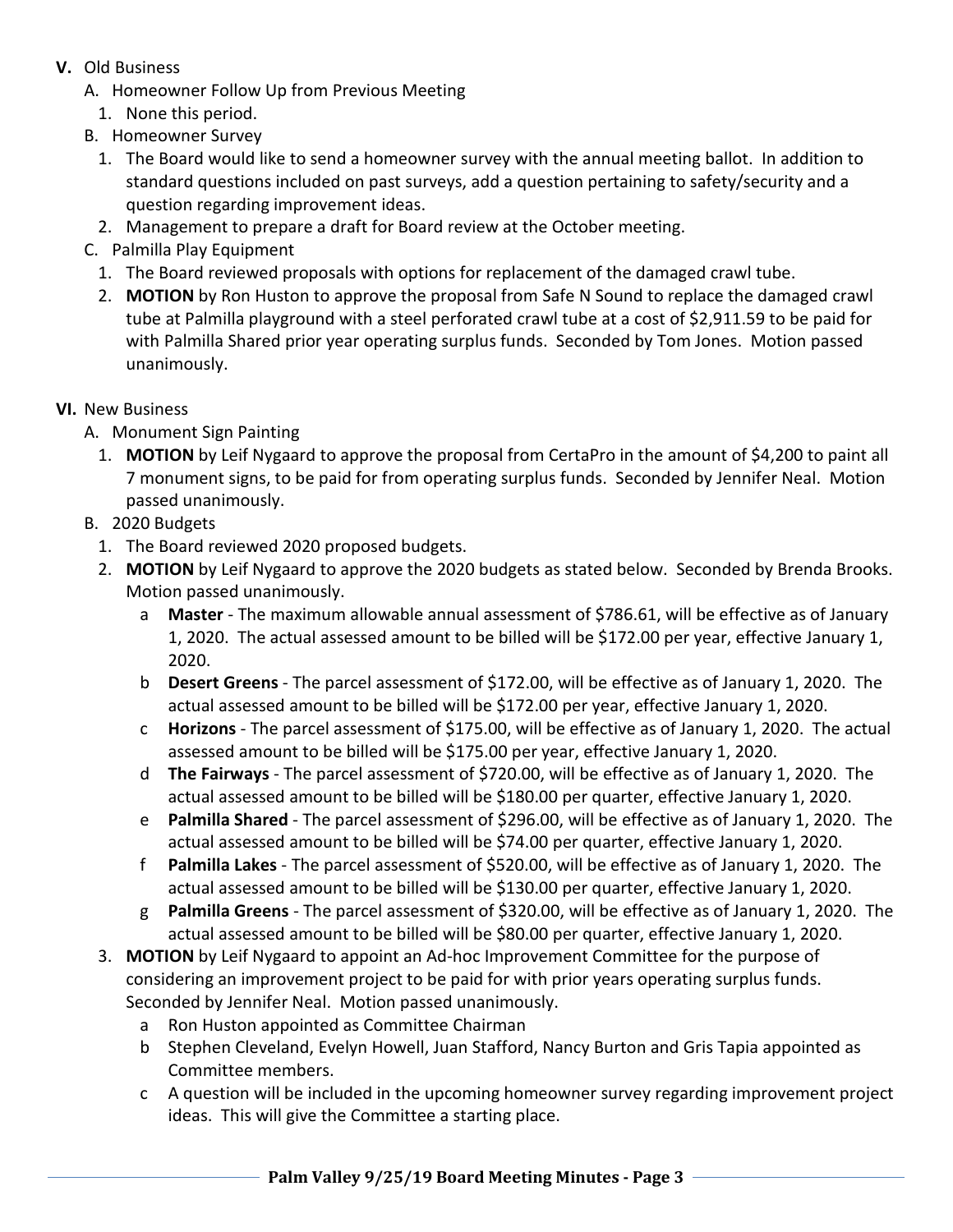- C. Annual Membership Meeting
	- 1. The Annual Membership Meeting is scheduled for Wednesday, December 4<sup>th</sup>, 6:30 PM Meet & Greet and Sign In, 7:00 PM Meeting, in the large room at Palm Valley Community Center.
	- 2. The Board reviewed a timeline of events for the annual meeting, and approved the candidate mailing to be mailed to all homeowners this week.
	- 3. There are 3 terms up for re-election this year.
	- 4. The Board authorized sign in help and up to \$250 for refreshments at the annual meeting.
	- 5. Management will invite a representative from Goodyear Police Department as a guest speaker.
- D. Board Vacancy
	- 1. Board Member Brenda Brooks regrets to inform the Board of her resignation effective immediately due to new employment requiring extensive travel. The Board thanked Brenda for her two years of service.
	- 2. In accordance with the Association Bylaws Article 4.3, the Board shall appoint a replacement to fulfill the remainder of Brenda's term, which expires December 2020.
	- 3. **MOTION** by Leif Nygaard to appoint Barbara Bosson to fulfill the remainder of the term. Seconded by Jennifer Neal. Motion passed unanimously.

## **VII.**Committee Reports

- A. Architectural Committee Report
	- 1. The Committee met in June, meeting minutes were provided to the Board.
	- 2. The Committee continues to follow up house paint violations. There is 1 open violation from the 2017 House Paint group and 7 open for 2019.
	- 3. The committee generally meets the  $4<sup>th</sup>$  Monday of the month on an as-needed basis. Next meeting is planned for Monday, October 28, 2019, 3:00 P.M. at Palm Valley Community Center.
- B. Finance Committee Report
	- 1. The Committee reviews financial statements electronically and meets on an as-needed basis.
	- 2. The Committee met September 19<sup>th</sup> and finalized 2020 budget drafts for Board review/approval.
- C. Landscape Committee Report
	- 1. Water is off to all common area grass in preparation for winter rye seed. This fall, the Committee will look at replacing some trees lost due to storm damage.
- D. Palmilla Pool Committee Report
	- 1. Pool service this month is 3x/week.
- E. Web Editor Report
	- 1. Website visitor count 3945 and membership total 1152.
	- 2. The "opened" rate for blast emails is increased in September. Also, meeting agendas are now posted Friday before the meeting instead of Monday.
	- 3. We have approximately 350 owners that do not have an email address on file, meaning an electronic vote or message is not reaching about 30% of the community.
- F. Desert Greens Park Improvement Ad-hoc Committee Report
	- 1. Projects completed:
		- i. Concrete sidewalk repair
		- ii. Painting of shade canopy, bike rack and pet station
		- iii. Addition of hopscotch on the sidewalk
		- iv. Replacement of wrought iron view fence
		- v. Granite replenishment
	- 2. Additional projects being considered include:
		- i. Replacement of playground sand with wood chips
		- ii. Replacement of table, bench and trash receptacle